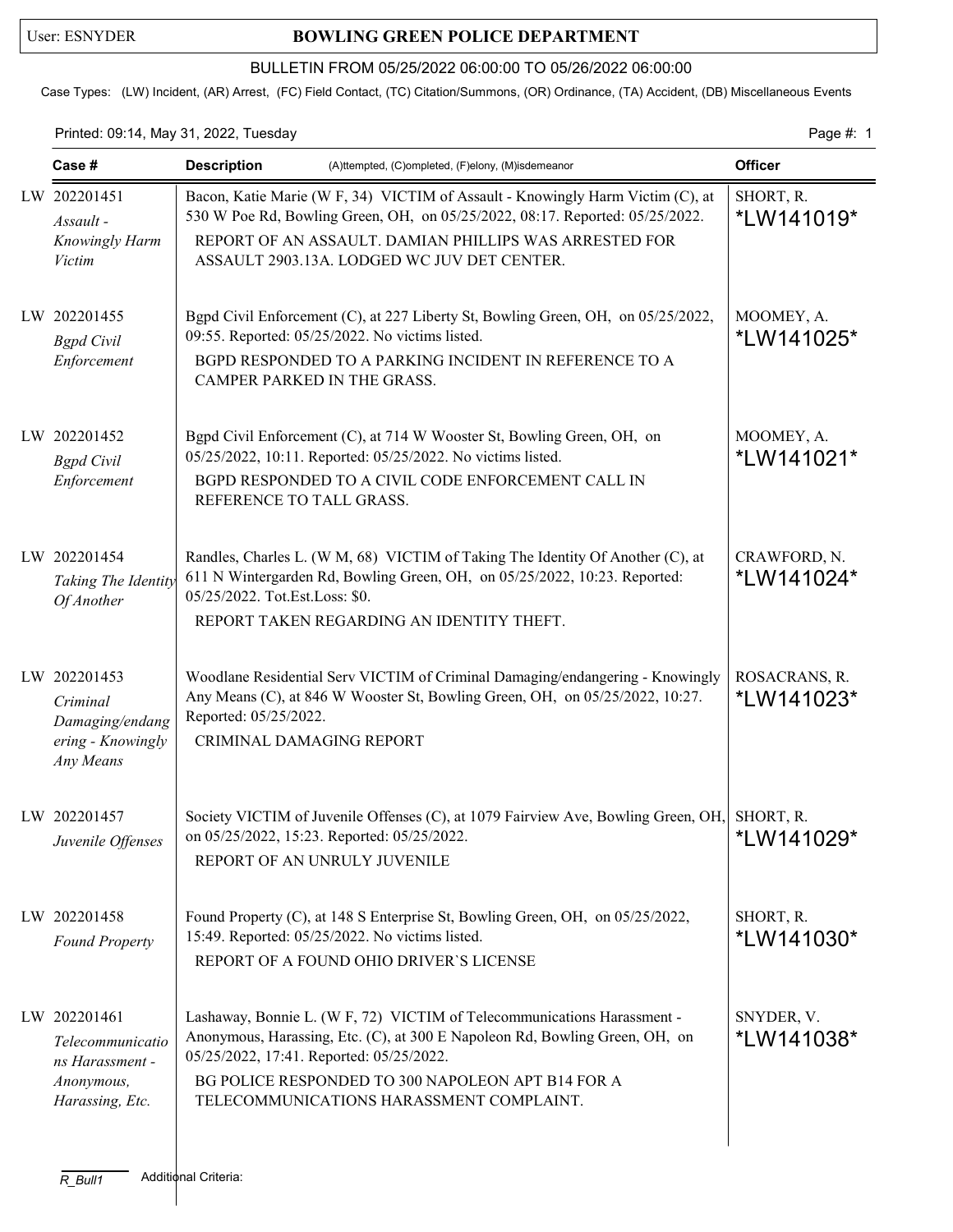Bulletin From 05/25/2022 06:00:00 To 05/26/2022 06:00:00 Page #: 2

| Case #                                                             | <b>Description</b><br>(A)ttempted, (C)ompleted, (F)elony, (M)isdemeanor                                                                                                                                                                                                                                | <b>Officer</b>              |
|--------------------------------------------------------------------|--------------------------------------------------------------------------------------------------------------------------------------------------------------------------------------------------------------------------------------------------------------------------------------------------------|-----------------------------|
| LW 202201459<br>Theft - Shoplifting                                | Wal-mart VICTIM of Theft - Shoplifting (C), at 131 W Gypsy Lane Rd, Bowling<br>Green, OH, on 05/25/2022, 18:05. Reported: 05/25/2022. Tot.Est.Loss: \$88.<br>BGPD RESPONDED TO WAL MART FOR A SHOPLIFTER. MARY<br>SCHIFFLER WAS CITED FOR THEFT/SHOPLIFTING 2913.02A1. CTDT<br>060622 230P.            | CLINGENPEEL,<br>*LW141035*  |
| LW 202201460<br>Disorderly<br>Conduct - Fighting<br>Or Threatening | Society VICTIM of Disorderly Conduct - Fighting Or Threatening (C), at 1520 E<br>Clough St, Bowling Green, OH, on 05/25/2022, 18:07. Reported: 05/25/2022.<br>BGPD RESPONDED TO 1520 CLOUGH FOR A DISPUTE. DANIELLE<br>JOHNSON WAS CITED FOR DISORDERLY CONDUCT/FIGHTING<br>132.04A1. CTDT 060822 10A. | FAIRBANKS, C.<br>*LW141037* |
| LW 202201462<br>Juvenile Offenses                                  | Society VICTIM of Juvenile Offenses (C), at 253 S Maple St, Bowling Green, OH, on<br>05/25/2022, 20:03. Reported: 05/25/2022.<br>BGPD RESPONDED TO 253 SOUTH MAPLE STREET FOR A JUVENILE<br>ISSUES.                                                                                                    | CLINGENPEEL,<br>*LW141042*  |
| LW 202201470<br><b>Found Property</b>                              | Found Property (C), at 200 N Main St, Bowling Green, OH, on 05/26/2022, 14:31.<br>Reported: 05/26/2022. No victims listed.                                                                                                                                                                             | SNYDER, E.<br>*LW141056*    |